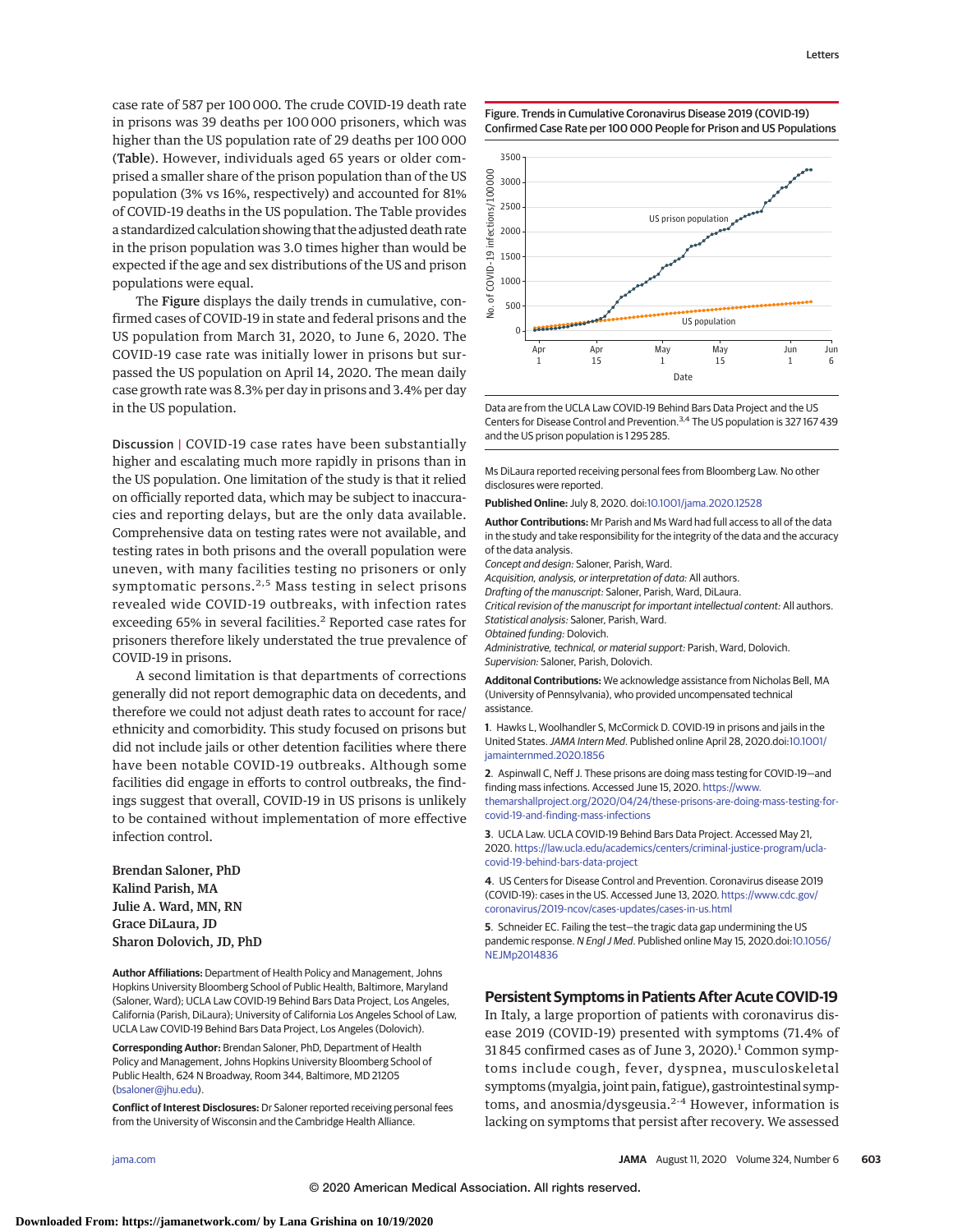| <b>Characteristics</b>                              | Value       |
|-----------------------------------------------------|-------------|
| Age, mean (SD), y                                   | 56.5 (14.6) |
| Female sex, No. (%)                                 | 53 (37.1)   |
| Body mass index, mean (SD) <sup>a</sup>             | 26.3(4.4)   |
| Vaccination, No. (%)                                |             |
| Seasonal influenza                                  | 32 (22.4)   |
| Pneumococcus                                        | 13(9.1)     |
| Diagnoses, No. (%)                                  |             |
| Chronic heart disease                               | 7(4.9)      |
| Atrial fibrillation                                 | 4(2.8)      |
| <b>Heart failure</b>                                | 4(2.8)      |
| Stroke                                              | 2(1.4)      |
| Hypertension                                        | 50 (35)     |
| <b>Diabetes</b>                                     | 10(7)       |
| Kidney failure                                      | 3(2.1)      |
| Thyroid disease                                     | 26 (18.2)   |
| Chronic obstructive pulmonary disease               | 13(9.1)     |
| Active cancer                                       | 5(3.5)      |
| Immune disorders                                    | 16 (11.2)   |
| Regular physical activity, No. (%)                  | 90(62.9)    |
| Smoking status, No. (%)                             |             |
| None                                                | 63 (44.1)   |
| Active                                              | 15 (10.5)   |
| Former                                              | 65 (45.4)   |
| Acute COVID-19 characteristics, No. (%)             |             |
| Pneumonia diagnosed                                 | 104 (72.7)  |
| Intensive care unit admission                       | 18 (12.6)   |
| Oxygen supplementation                              |             |
| Oxygen therapy                                      | 77 (53.8)   |
| Ventilation                                         |             |
| Noninvasive                                         | 21(14.7)    |
| Mechanical                                          | 7 (4.9)     |
| Pharmacological treatments<br>during acute COVID-19 |             |
| Antiretroviral                                      | 102 (71.3)  |
| Hydroxychloroquine                                  | 104 (72.7)  |
| Azithromycin                                        | 59 (41.3)   |
| Anti-IL-6 drugs (tocilizumab)                       | 44 (30.8)   |
| Length of hospital stay, mean (SD), d               | 13.5 (9.7)  |
| Post-acute COVID-19 follow-up<br>characteristics    |             |
| Days since symptoms onset, mean (SD)                | 60.3 (13.6) |
| Days since discharge, mean (SD)                     | 36.1 (12.9) |
| Persistent symptoms, No. (%)                        |             |
| None                                                | 18 (12.6)   |
| 1 or 2                                              | 46 (32.2)   |
| $\geq$ 3                                            | 79 (55.2)   |
| Worsened quality of life, No. (%) <sup>b</sup>      | 63 (44.1)   |

Table. Demographic and Clinical Characteristics of the Study Sample  $(N = 143)$ 

Abbreviation: COVID-19, coronavirus disease 2019.

<sup>a</sup> Calculated as weight in kilograms divided by height in meters squared.

<sup>b</sup> Quality of life was assessed using the EuroQol visual analog scale, ranging from 0 (worst imaginable health) to 100 (best imaginable health). Worsened quality of life was defined by a 10-point difference in health status before COVID-19 vs at the time of the visit.

persistent symptoms in patients who were discharged from the hospital after recovery from COVID-19.

Methods | In the waning phase of the pandemic, beginning on April 21, 2020, the Fondazione Policlinico Universitario Agostino Gemelli IRCCS in Rome, Italy, established a postacute outpatient service for individuals discharged from the hospital after recovery from COVID-19. All patients who met World Health Organization criteria for discontinuation of quarantine (no fever for 3 consecutive days, improvement in other symptoms, and 2 negative test results for severe acute respiratory syndrome coronavirus 2 [SARS-CoV-2] 24 hours apart) were followed up. At enrollment in the study, real-time reverse transcriptase–polymerase chain reaction for SARS-CoV-2 was performed and patients with a negative test result were included.

Patients were offered a comprehensive medical assessment with detailed history and physical examination. Data on all clinical characteristics, including clinical and pharmacological history, lifestyle factors, vaccination status, and body measurements, were collected in a structured electronic data collection system. The COVID-19 postacute outpatient service is currently active, and further details about the patient evaluation protocol are described elsewhere.<sup>5</sup>

In particular, data on specific symptoms potentially correlated with COVID-19 were obtained using a standardized questionnaire administered at enrollment. Patients were asked to retrospectively recount the presence or absence of symptoms during the acute phase of COVID-19 and whether each symptom persisted at the time of the visit. More than 1 symptom could be reported. The EuroQol visual analog scale was used to ask patients to score their quality of life from 0 (worst imaginable health) to 100 (best imaginable health) before COVID-19 and at the time of the visit. A difference of 10 points defined worsened quality of life. All analyses were performed using R version 3.6.3 (R Foundation).

This study was approved by the Università Cattolica and Fondazione Policlinico Gemelli IRCCS Institutional Ethics Committee. Written informed consent was obtained from all participants.

Results | From April 21 to May 29, 2020, 179 patients were potentially eligible for the follow-up post–acute care assessment; 14 individuals (8%) refused to participate and 22 had a positive test result. Thus, 143 patients were included. Themean age was 56.5 (SD, 14.6) years (range, 19-84 years), and 53 (37%) were women. During hospitalization, 72.7% of participants had evidence of interstitial pneumonia. The mean length of hospital stay was 13.5 (SD, 9.7) days; 21 patients (15%) received noninvasive ventilation and 7 patients (5%) received invasive ventilation. The characteristics of the study population are summarized in the Table.

Patients were assessed a mean of 60.3 (SD, 13.6) days after onset of the first COVID-19 symptom; at the time of the evaluation, only 18 (12.6%) were completely free of any COVID-19–related symptom, while 32% had 1 or 2 symptoms and 55% had 3 or more. None of the patients had fever or any signs or symptoms of acute illness.Worsened quality of life was